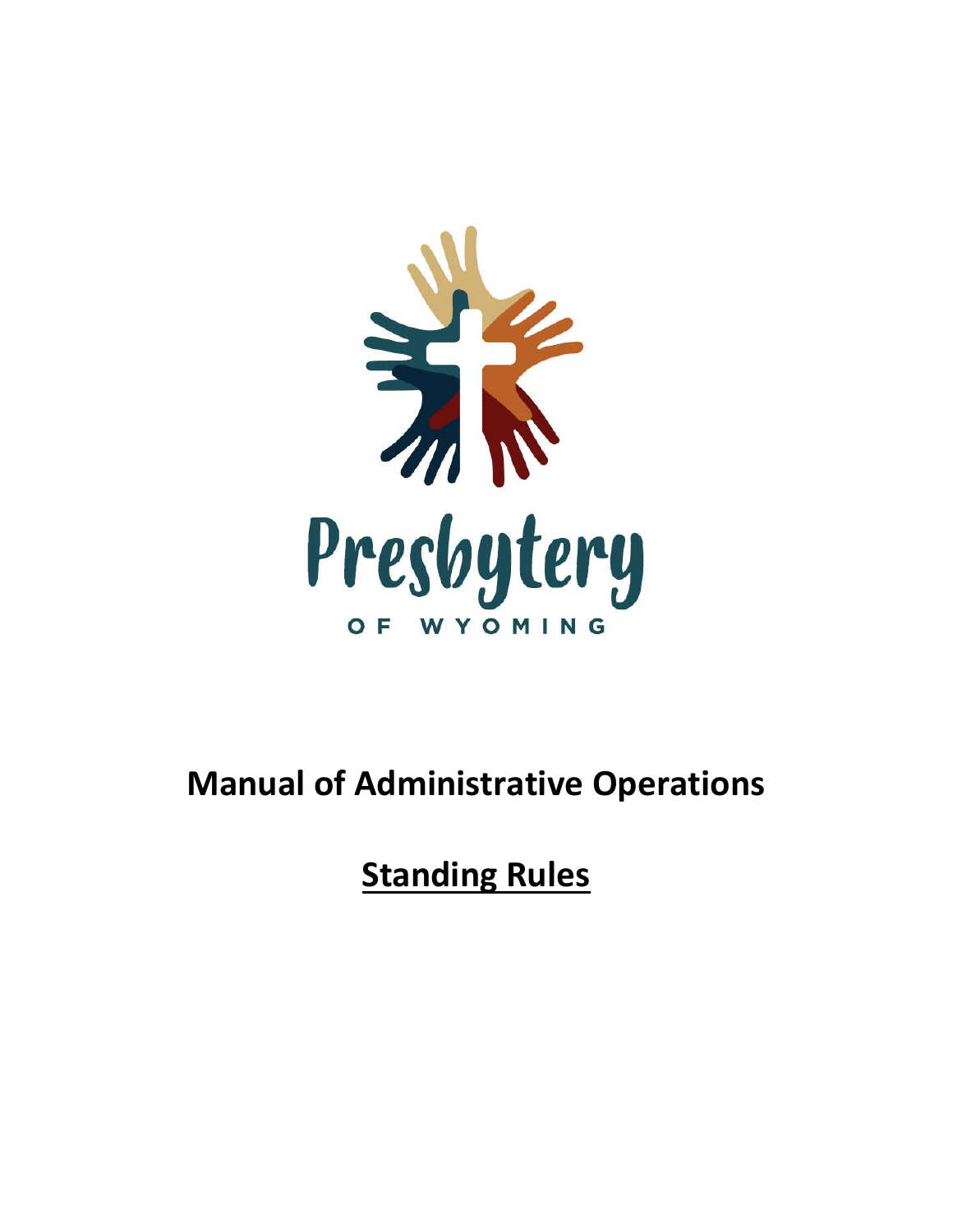## **Contents**

| 2.01 |  |  |
|------|--|--|
| 2.02 |  |  |
| 2.03 |  |  |
|      |  |  |
| 3.01 |  |  |
| 3.02 |  |  |
| 3.03 |  |  |
| 3.04 |  |  |
| 3.05 |  |  |
| 3.06 |  |  |
|      |  |  |
| 4.01 |  |  |
| 4.02 |  |  |
| 4.03 |  |  |
|      |  |  |
|      |  |  |

| Adopted: | 09/14/2002 |
|----------|------------|
| Revised: | 05/06/2006 |
|          | 02/03/2007 |
|          | 02/06/2010 |
|          | 05/04/2013 |
|          | 02/04/2015 |
|          | 05/06/2017 |
|          | 09/25/2020 |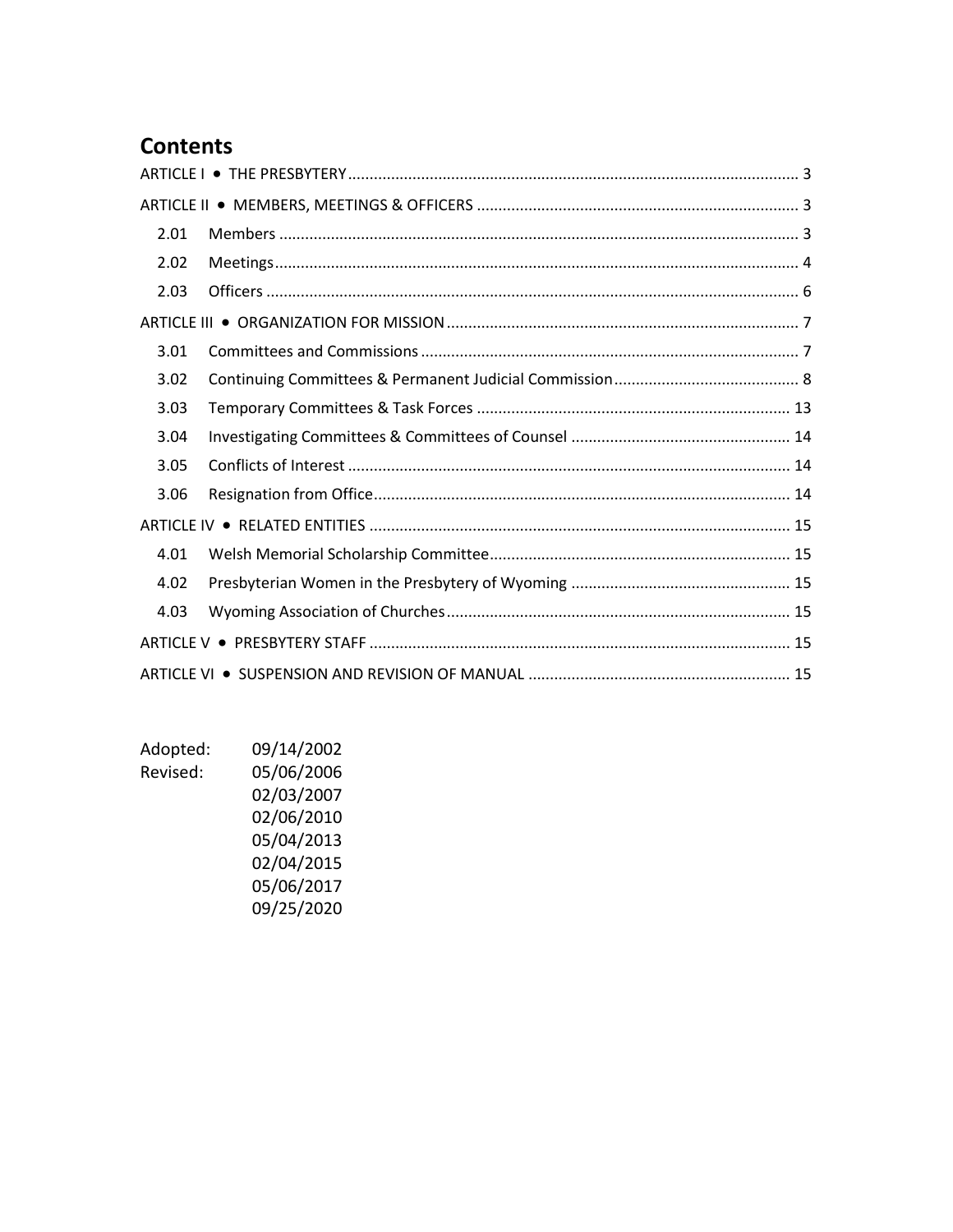## **PRESBYTERY OF WYOMING STANDING RULES (SR)**

### <span id="page-2-0"></span>**ARTICLE I THE PRESBYTERY**

- 1.01 The Presbytery of Wyoming is a council of the Presbyterian Church (U.S.A.) subject to the Constitution of the Church. The form and organization of the presbytery is prescribed in Chapter III of the *Form of Government*. Specific duties and responsibilities are outlined in G-3.03.
- 1.02 The presbytery is incorporated under the laws of the State of Wyoming. A copy of the articles of incorporation is available for examination by a request to the Stated Clerk. Trustees manage corporation business as directed by the presbytery, and with the advice of legal counsel. (Trustees are defined in G-4.0101 and SR 3.021.)

### <span id="page-2-1"></span>**ARTICLE II MEMBERS, MEETINGS & OFFICERS**

### <span id="page-2-2"></span>**2.01 Members**

2.011 Ministers of the Word and Sacrament (also called Teaching Elders and pastors) who have been received and enrolled as continuing members in accordance with provisions in the *Book of Order* (G-3.0306). The committee on ministry or the presbytery itself will examine ministers seeking membership prior to their reception. Ministers of other denominations, who qualify under the provisions of G-2.0506 shall be enrolled as temporary members for the duration of their service within the presbytery.

### 2.012 Election of Commissioners

Each session in the presbytery shall be represented by one elected ruling elder commissioner. Sessions elect commissioners according to provisions of the *Form of Government* (G-3.0301). Presbytery urges sessions to select commissioners and alternate commissioners for an entire year, from January through December. Names and contact information for commissioners and alternates shall be submitted to the stated clerk.

### 2.013 Voting Privileges

Those eligible to vote are continuing and temporary members of presbytery, commissioners elected by their respective sessions, Commissioned Ruling Elders (CREs) holding commissions from this presbytery, and elders serving as officers of presbytery, on the presbytery council, or moderators of continuing committees.

### 2.014 Privilege of the Floor

Privilege of the floor, with voice but not vote, shall be granted to the following persons resident within the presbytery:

Moderator (or vice moderator), Presbyterian Women in the Presbytery of Wyoming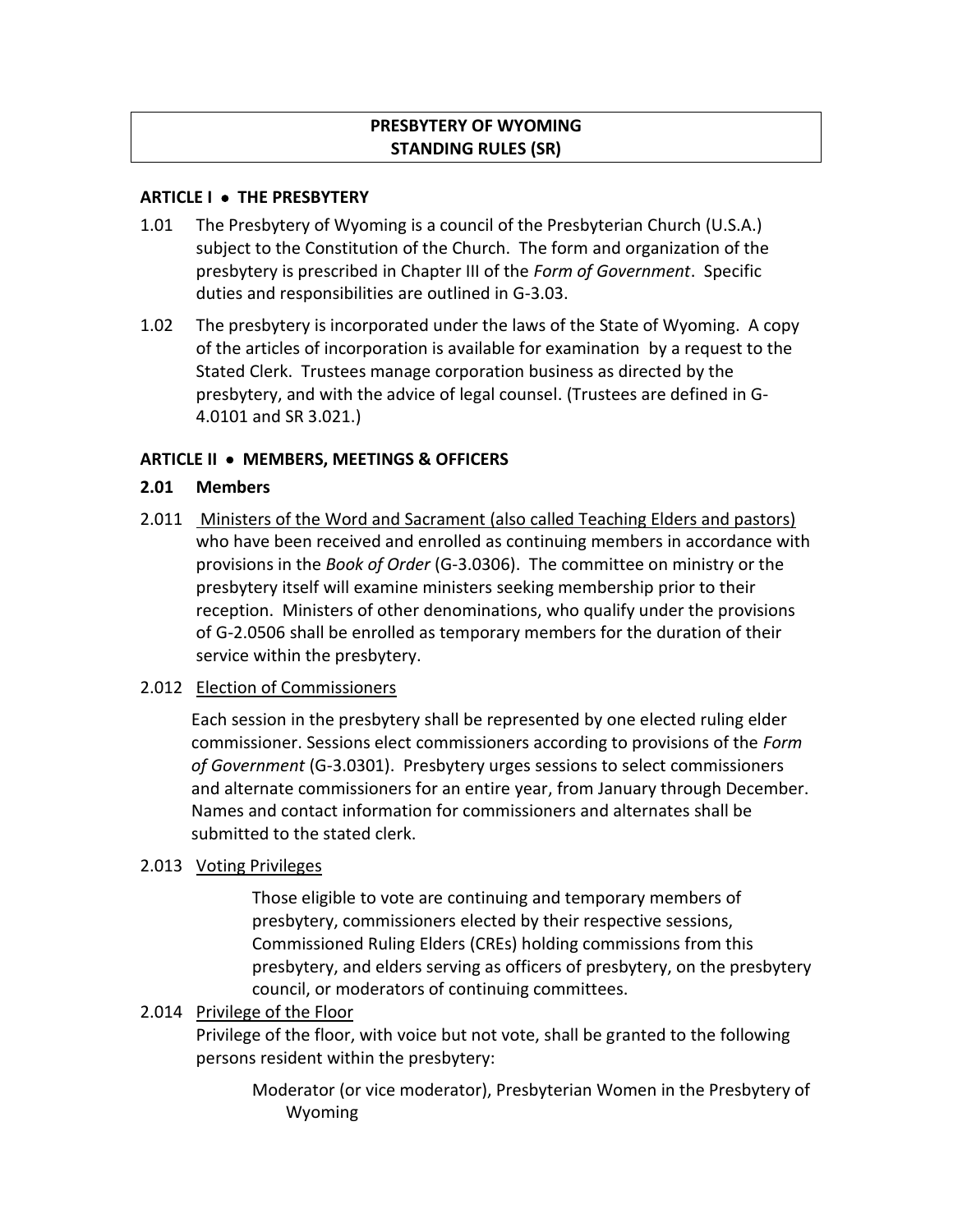Former moderators of the Presbytery of Wyoming Former moderators of the Synod of the Rocky Mountains Certified Christian Educators Certified members of the Administrative Personnel Association Certified members of the Presbyterian Association of Musicians Certified members of the Presbyterian Church Business Administrators Association

## 2.016 Corresponding Members & Visitors

A corresponding member is Minister of the Word and Sacrament or ruling elder, or minister, in good standing in another governing body in this or in any other Christian church, who is present at any meeting of the presbytery and may be invited to sit as corresponding members with voice but without vote. Presbytery may grant privilege of the floor to visitors, with or without voice, for all or part of the meeting as may be appropriate in each instance.

## 2.017 Redress of Imbalance

When the number of teaching elders entitled to vote in presbytery is greater than the number of ruling elders so entitled, the clerk shall report this imbalance and shall invite sessions (in the order of the church's date of charter) to elect an additional ruling elder commissioner until the balance is restored. The additional ruling elder term shall be for one year only (January – December).

### <span id="page-3-0"></span>**2.02 Meetings**

### 2.021 Stated Meetings

The presbytery will hold two stated meetings each year. Ordinarily, stated meetings begin at 8:00 a.m. on Friday, and end at noon the following day (Saturday). When circumstances indicate, council may set a later hour for convening on Friday, provided that the hour is specified in the first publicized notice of the meeting.

Meetings will be held as follows:

Spring (Dates to be determined annually)

Fall (Dates to be determined annually)

### 2.022 Attendance

Ministers of the Word and Sacrament and ruling elder commissioners, and elders entitled to vote by virtue of office are expected to attend all stated and special meetings.

a. All Ministers of the Word and Sacrament on the roll of presbytery who are honorably retired, are on approved disability through the Board of Pensions, or who are living or laboring outside the bounds of the Presbytery of Wyoming shall be excused from regular attendance.

### 2.023 Quorum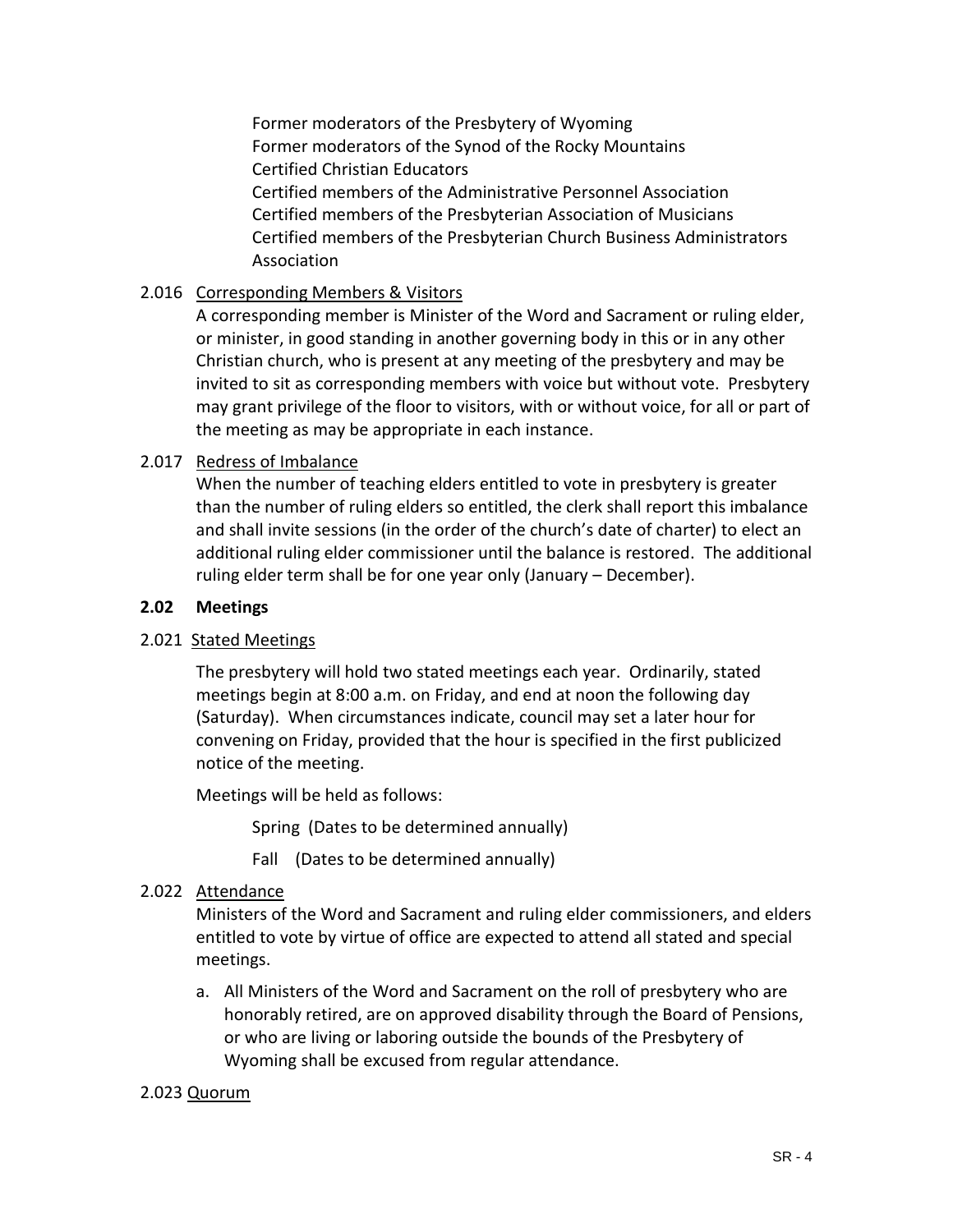The quorum for a meeting of Presbytery shall be seven (7) ministers of the Word and Sacrament who are continuing or temporary members of the Presbytery and seven (7) ruling elder commissioners from seven (7) different congregations.

#### 2.024 Place of Meeting

The place for each stated meeting shall be determined in advance by the presbytery council.

## 2.025 Change of Place or Time of Meeting

Whenever it becomes necessary to change the time or place of any stated meeting of the presbytery, the presbytery moderator, stated clerk, and general presbyter shall be authorized to secure another time and/or place of meeting, and to issue a call for that meeting according to the rules for calling a special meeting.

## 2.026 Special Meetings

Special meetings may be called by presbytery council or the committee on ministry with two weeks' notice by e-mail or letter. The business of the meeting will be specified and no other business may be held.

### 2.027 Electronic Meetings

The presbytery may meet by electronic means if all ministers of Word and Sacrament members and ruling elder commissioners have reasonable notice of the electronic meeting and the ability to discuss, deliberate, discern the will of God, and vote on business items. The quorum for such a meeting shall be seven (7) ministers of the Word and Sacrament who are continuing or temporary members of the Presbytery and seven (7) ruling elder commissioners from seven (7) different congregations.

### 2.028 Proceedings

a. Worship

Each session (day) of a stated meeting begins with worship; and the first day's session concludes with a worship service. The Sacrament of the Lord's Supper shall be celebrated at each stated meeting.

### b. Proceedings

Each session convenes with prayer, followed by

- Roll call
- Confirmation of a quorum
- Seating of alternate commissioners and corresponding members
- Introduction of new business for that session
- Adoption of the docket for that session.
- c. Friday sessions ordinarily are devoted to events designed to enhance the ministry of the presbytery and its churches. Business ordinarily is docketed for the Saturday session.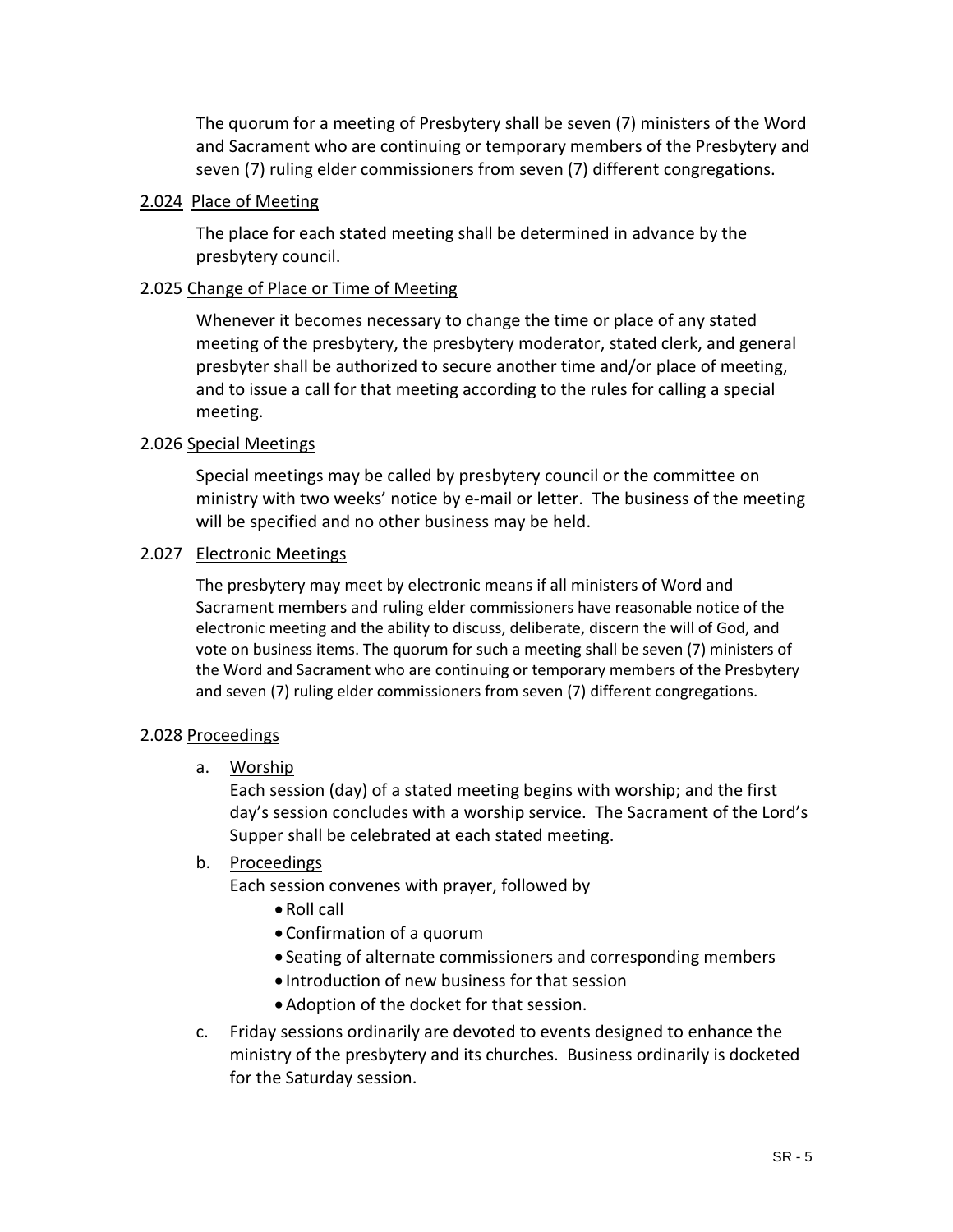- d. Meetings of the presbytery and its units are conducted in accordance with the most recent edition of *Robert's Rules of Order*, except in cases where the *Constitution of the Presbyterian Church (U.S.A.)* provides otherwise.
- e. Consent and Action Agendas

## **Consent Agenda**

Presbytery will provide a consent agenda for the purpose of listing action items coming before presbytery. The consent agenda will be printed and distributed to members and commissioners with the call to order of the meeting session before it is due to be considered. Items will be removed from the consent agenda at the request of any voting member, and these items will be dealt with on the action agenda.

## **Action Agenda**

Action items are presented in the form of a motion. (Motions from presbytery committees and work groups do not require a second.) Committees submitting substantive motions are encouraged to prepare face sheets in advance to be distributed with the call to the meeting packet.

## <span id="page-5-0"></span>**2.03 Officers**

The officers of the presbytery are moderator, vice moderator, stated clerk and treasurer. The moderator and vice moderator will serve one-year terms (January through December). Upon completion of the term as vice moderator, the vice moderator will become moderator. The stated clerk and treasurer will be elected to five-year terms in accordance with the personnel policies of the presbytery.

2.031 Moderator

The vice moderator is installed as the moderator of presbytery upon the election and installation of a new vice moderator at the Fall stated meeting.. The oneyear term begins in January and ends in December.

## **Description and Expectations:**

- Possess an appreciation and love for the Presbyterian Church (U.S.A.) and for the ministry and witness of the Presbytery of Wyoming.
- Provide inspiration and encouragement to commissioners, elected officers and staff.
- Represent the larger church to congregations and ecumenical agencies.
- Possess knowledge of Presbyterian polity and parliamentary procedure.
- Be available to visit congregations and ecumenical gatherings, as invited.

### **Responsibilities:**

- Preside over presbytery meetings, guiding the presbytery in fulfilling its responsibilities
- Moderate administrative commissions as necessary.
- Visit committees as time permits and encourage members in their service.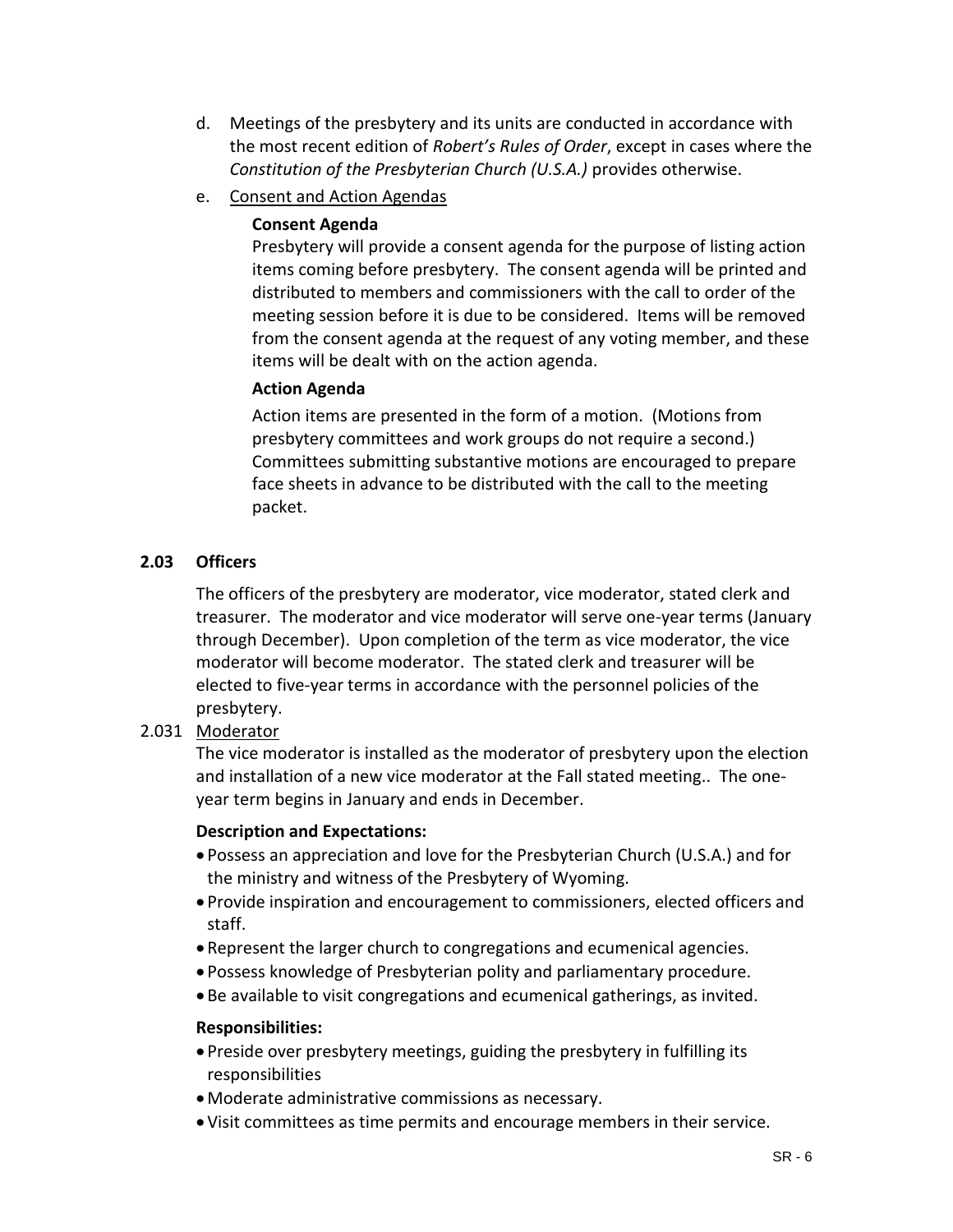- Visit congregations upon invitation, as time and budget allow, interpreting the mission of the whole presbytery.
- Attend denominational and ecumenical gatherings as requested by the general presbyter and presbytery.
- Appoint investigating committees and committees of counsel in consultation with the stated clerk and in accordance with requirements of the *Rules of Discipline*; and report appointments to the next stated meeting of presbytery.
- Make appointments to fill vacancies on presbytery entities (with the exception of the permanent judicial commission) and representation to ecumenical bodies between meetings of the nominating committee and presbytery.
- Arrange for worship services and oversee implementation of program plans for presbytery meetings

## 2.032 Vice Moderator

The vice moderator is nominated by the nominating committee and elected by presbytery during the Fall stated meeting. The one-year term begins in January and ends in December.

## **Description and Expectations**: (same as for moderator)

## **Responsibilities:**

- Discharge the functions of the moderator when requested by the moderator to do so, when the moderator is absent or is incapacitated, or when the moderator has moved from the bounds of the presbytery.
- Coordinate with council the program portion of presbytery meetings for the following year.

## 2.033 Moderator Pro Tempore

In the absence of the moderator and vice moderator, the stated clerk is authorized to name a member or commissioner present to be elected by presbytery as moderator pro tempore for that meeting.

## 2.034 Stated Clerk & Treasurer

Position descriptions for stated clerk and treasurer are included in the personnel section of the presbytery manual.

## <span id="page-6-0"></span>**ARTICLE III ORGANIZATION FOR MISSION**

### <span id="page-6-1"></span>3.01 **Committees and Commissions**

The work of the presbytery shall be coordinated by a council and by committees and commissions. Unless otherwise required by the *Book of Order*, committees and commissions shall be composed *of* ministers of the Word and Sacrament and ruling elders in numbers as nearly equal as possible. Active members of congregations in the Presbytery of Wyoming may be elected for positions on the Committee on Representation and Nominations, the Budget, Finance and Stewardship Committee, R.O.C.C.S., and the Evangelism, Church, and Leader Development Committee. When a committee or commission consists of an odd number of members, the additional member may be either a minister of the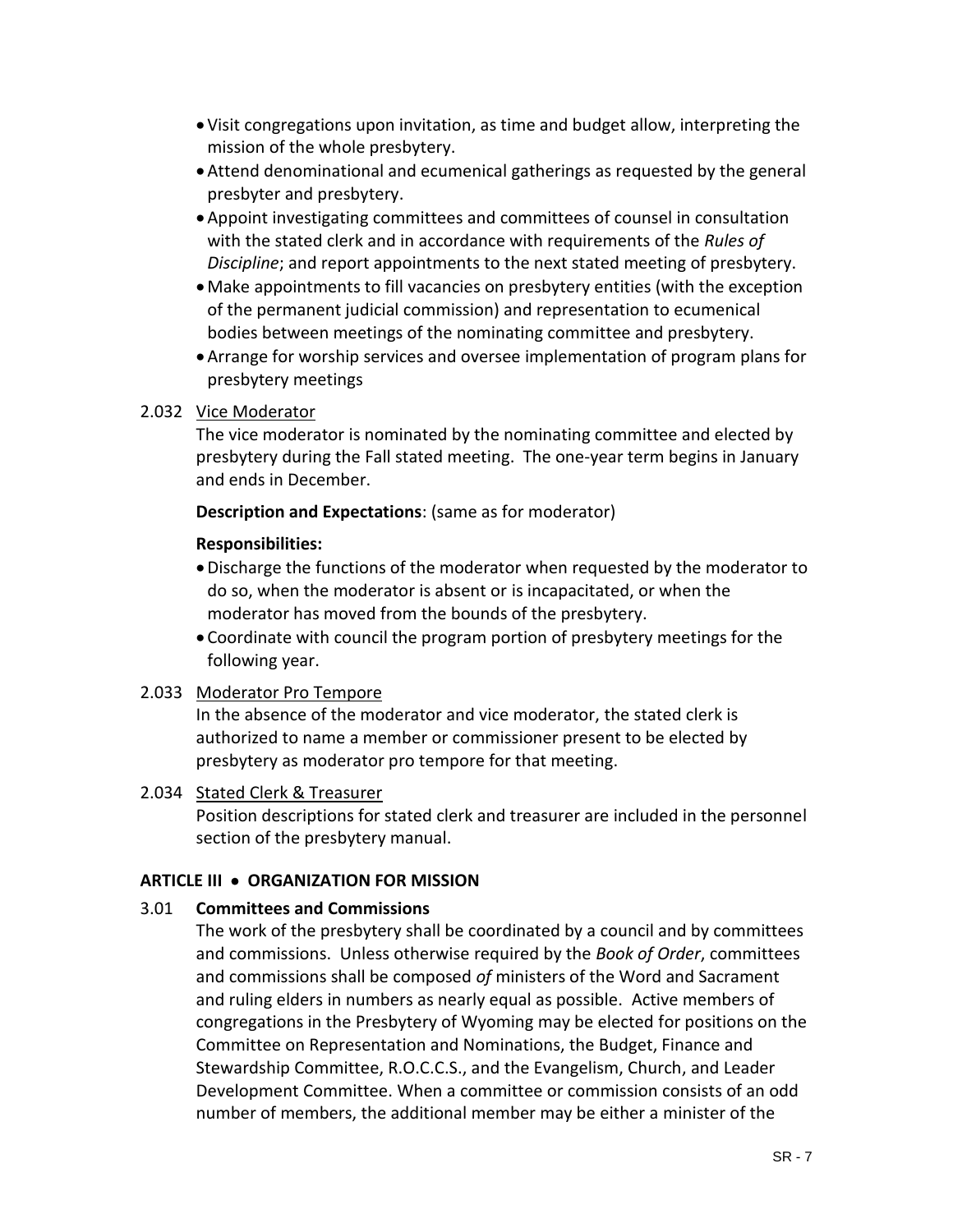Word and Sacrament or ruling elder. When allowed by the *Book of Order*, up to one-third of the committee may be non**-**ordained members of presbytery. Presbytery shall elect members of all committees and commissions; and shall elect moderators of those bodies, with the following exceptions:

- a. Each permanent judicial commission shall meet and elect from its members a moderator and a clerk (D-5.0201).
- b. The committee on ministry is authorized to appoint COM members who have received appropriate training to administrative commissions to examine candidates for minister of the Word and Sacrament within the presbytery and commissioning and installing of commissioned ruling elders.
- c. In between meetings of the Presbytery, Council, on behalf of Presbytery, may approve recommendations by the Nominating Committee. Those so elected may begin service immediately.

## 3.011 Terms of Service

Unless otherwise required by the *Book of Order*, committees shall be organized into three classes, with each class serving a three-year term. Insofar as possible, classes shall be of equal size. Election of new classes will occur at the Fall stated meeting. Terms of service begin in January and end in December. Election of persons to fill vacancies may occur at any meeting. Persons elected to fill vacancies may begin service immediately. No one may serve for more than six consecutive years on any committee**.** Persons eligible to serve may be elected to unexpired terms, provided that consecutive service does not exceed six years. Insofar as possible, committees and commissions shall reflect broad geographical representation.

### 3.012 Quorum for Committees and Commissions

A majority of elected members constitutes a quorum, except where different in the *Book of Order* D-5.0204. No commission or committee may conduct business without a quorum.

### 3.013 Electronic Voting

Committees and Commissions shall develop a policy to govern their electronic voting consistent with its other voting policies and according to the Book of Order and the Presbytery's standing rules.

## <span id="page-7-0"></span>**3.02 Continuing Committees & Permanent Judicial Commission**

## 3.021 Presbytery Council

The council shall be composed of nine voting members: a moderator, the moderator and vice moderator of presbytery, and six members elected at-large. At-large members shall be divided into three classes. The general presbyter, stated clerk and treasurer shall serve ex officio and without vote. The stated clerk shall record and preserve the minutes of each meeting. The presbytery shall elect a council moderator at-large for a three-year term, according to the usual nominating procedures.

Between stated meetings, council acts on behalf of the presbytery on all matters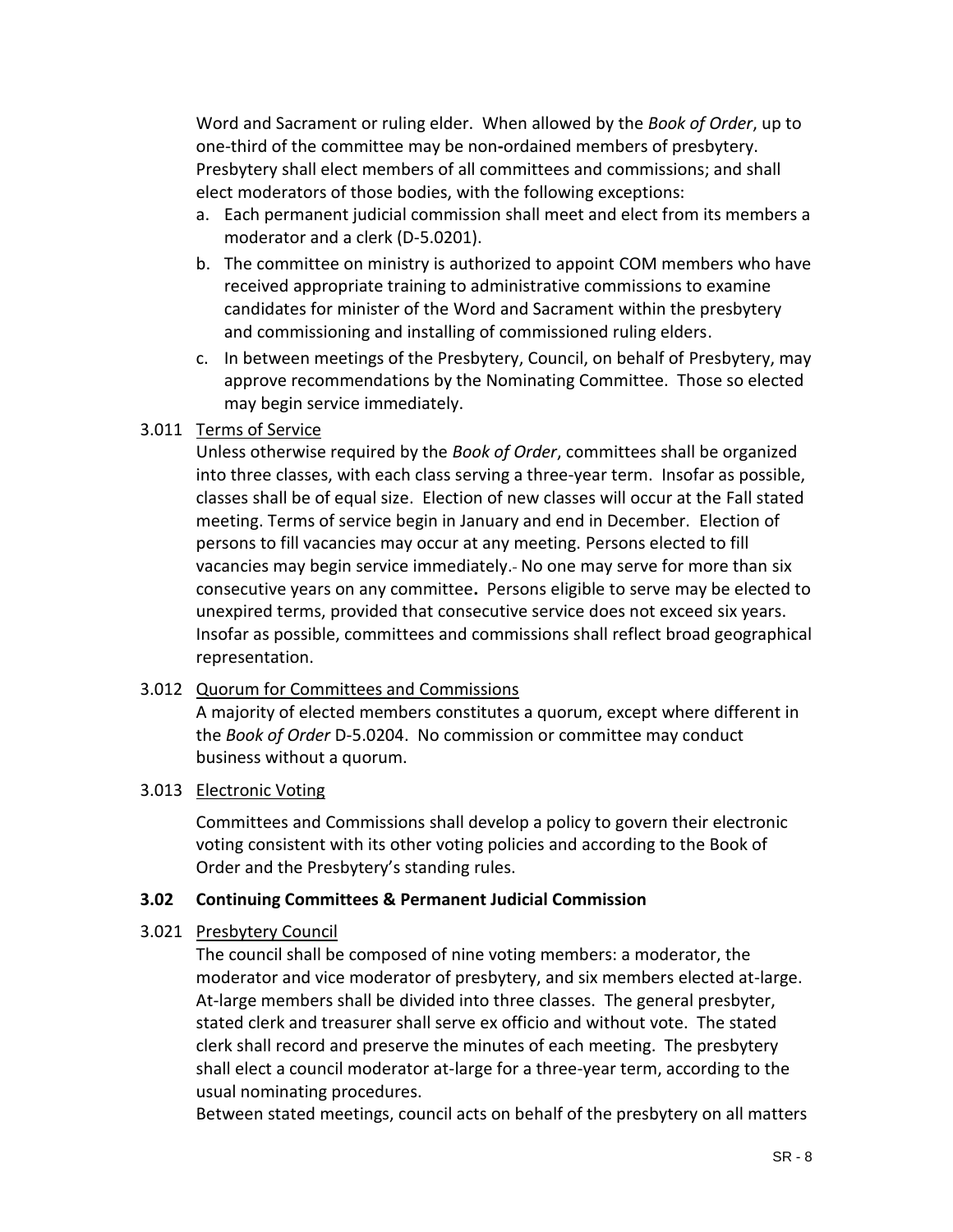assigned to it, in accordance with this manual.

Council members, when elected and for the duration of their terms, shall be the trustees of the Presbytery of Wyoming. Legal signatories shall be any two trustees, provided that the board shall have approved the action and shall have ordered that legal documents be signed. The president of the corporation shall be the moderator of council. For purposes of state filings, the stated clerk and treasurer of the presbytery shall be the secretary and treasurer of the corporation; and the general presbyter shall be the director.

- 3.0211 Council handles only such administrative and programmatic business as may be referred to it by the presbytery. It may make recommendations concerning administrative and programmatic business as may come to its attention between meetings of the presbytery. Council shall have no power to initiate action except as provided in Section 3.0213 below. No judicial business may be referred to the council. The council shall report at each stated meeting of the presbytery every item of business transacted by it. Its decisions shall be immediately operative wherever power has been conferred but may be reviewed and reversed by the presbytery.
- 3.0212 Issues, decisions or actions requiring Council vote that were not completed at scheduled meetings, or which the Council Moderator decides require resolution before the next scheduled Council meeting, may be decided by means of an **electronic vote**. Approval of a motion requires the majority of Council. However, if any Council member feels there needs to be discussion before the vote, it shall be delayed until the next Council meeting. Minutes of the next Council meeting shall include the motions and the results of any electronic vote. All electronic votes shall be reported to Presbytery at its next stated meeting.
- 3.0213 In accordance with (G-3.0307), the following powers are assigned to the council, subject to presbytery review:
	- a) To develop strategy for the mission of the Church within the presbytery's geographic area, consistent with G-3.0301, and to recommend to the presbytery appropriate actions to initiate mission in light of the larger strategy of the synod and the General Assembly.
	- b) To coordinate relationships with ecumenical bodies and agencies consistent with presbytery mission strategy and recommend to presbytery new ecumenical partnerships or revisions to existing partnerships.
	- c) To validate mission projects and fund-raising projects that are consistent with presbytery mission. In so doing, council will refer requests to other appropriate units or agencies of the presbytery for their response and concurrence.
	- d) To consult with the synod concerning the overall mission needs of the synod, as well as the needs for financial assistance in maintaining staff services for the presbytery.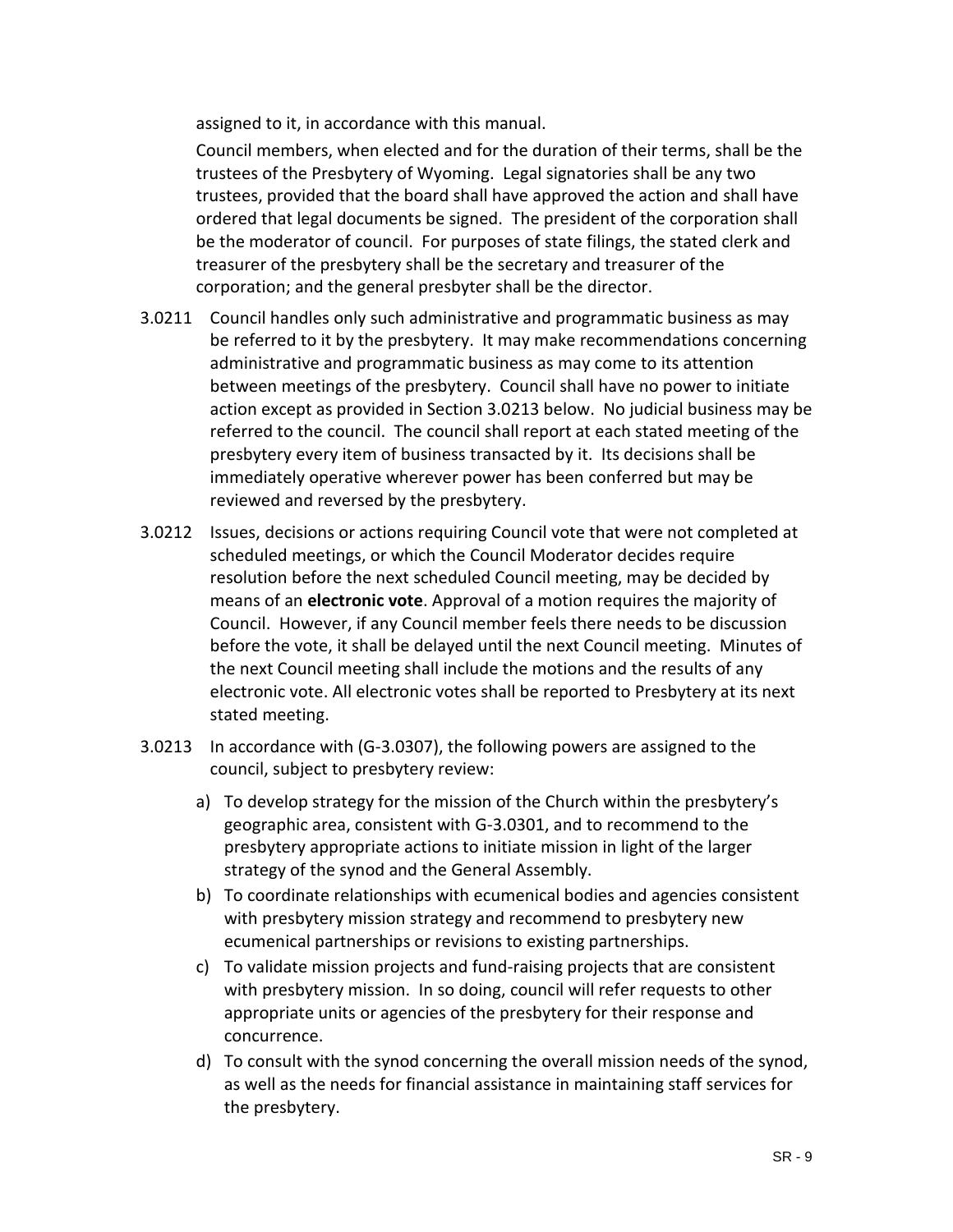- e) To adjust line items in the administrative and mission budgets upon recommendation by the budget and finance committee.
- f) To approve requests for non-budgeted expenditures, upon recommendation by the budget and finance committee.
- g) To approve project grants and scholarship applications from budgeted funds.
- h) To endorse grant applications to synod and General Assembly from churches and related entities.
- i) To approve expenditures from designated or restricted funds upon recommendation from the budget and finance committee, and in accordance with the purposes established for those funds.
- j) To approve applications to the Hardy V. Ratcliff loan fund and to the church revitalization or redevelopment fund.
- k) To consider, and by a two-thirds majority, act upon requests from particular churches for permission to take actions regarding real property described in G-4.02. (Requests that fail to achieve a two-thirds majority will be referred to the presbytery.)
- l) To consider and, by a two-thirds majority, act on special requests by congregations, including but not limited to, requests for waivers, extensions, or exceptions to Book of Order requirements.
- m) To direct the work of employed administrative personnel, and to terminate or accept (between stated meetings of the presbytery) the resignation of administrative staff, in accordance with personnel policies of the presbytery and upon recommendation by the personnel subcommittee.
- n) To consider and report on all proposals and appeals for funding presbytery programs.
- o) To receive under care of the presbytery candidates for the ministry from other presbyteries, upon recommendation of the preparation for ministry committee.
- p) To approve, in between meetings of the Presbytery, recommendations by the Nominating Committee to fill vacancies.
- q) To nominate persons to serve on the presbytery's nominating committee.
- r) To make recommendations concerning bills and overtures, including proposed amendments to the *Constitution*.
- s) To propose the docket for meetings of presbytery, in consultation with the stated clerk and general presbyter; and to approve displays and dissemination of materials at presbytery meetings.
- t) To approve dates and locations for stated meetings of the presbytery.
- u) To review manuals and policies, in consultation with the stated clerk and with committees and others responsible for implementing specific areas of presbytery mission; and to recommend changes as appropriate, except in those areas assigned to another committee.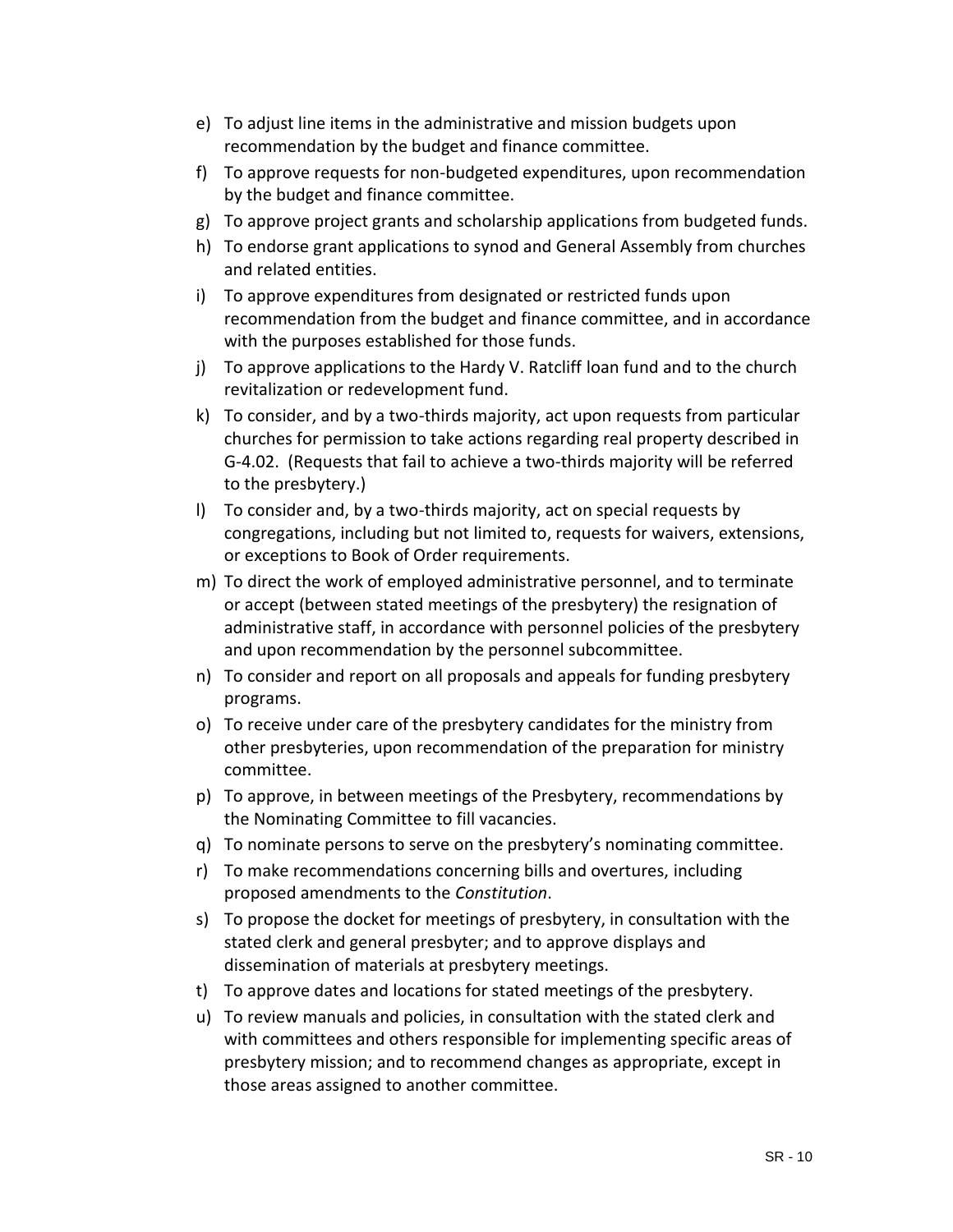- v) To recommend contracts for the conduct of audits and financial reviews, and report results of such reviews to presbytery.
- w) To issue corporate resolutions of authority as may be necessary for the conduct of presbytery business.
- x) To provide for the maintenance of presbytery office equipment.
- y) To implement personnel policies and procedures, perform staff performance evaluations and recommend personnel actions as appropriate.
- z) To appoint temporary (ad hoc) committees and task forces to complete specific tasks within a specified period of time, at the conclusion of which they shall cease to exist. Temporary (ad hoc) committees and task forces shall report to the presbytery at least annually. Council action is required to extend the time limit set at election.

## 3.022 Permanent Judicial Commission (PJC)

Elections are held in even-numbered years, or to fill vacancies as needed. The permanent judicial commission shall be composed of seven members, according to the terms and organization outlined in D-5.0100 and D-5.0201. The permanent judicial commission shall handle all matters referred to it under the *Rules of Discipline.* The stated clerk staffs the commission, coordinates training for commission members, and refers matters to it as necessary

3.023 Committee on Representation and Nominations (CRN) (formerly known as Nominating Committee)

The *Committee on Representation and Nominations* shall be composed of six members, who shall be nominated by council and elected by presbytery. The committee shall be responsive to the church's commitment to diversity.

The committee publishes current information about opportunities for service, maintains current profiles on persons desiring to serve in a variety of elected positions, and encourages sessions and related entities to recommend individuals for particular service in the church. Every three years the committee will consult with Presbyterian Women regarding a ruling elder nominee for a position on council.

The committee is responsible for presenting one nominee for each position in the following categories: presbytery council, presbytery committees, permanent judicial commission, commissioners to higher governing bodies, and representatives to ecumenical organizations. The committee is also responsible for presenting one nominee for each presbytery council and committee moderator position. In presenting nominees for commissioners to higher governing bodies and representatives to ecumenical organizations, the committee will comply with guidelines established by the presbytery and by the specific governing body or organization.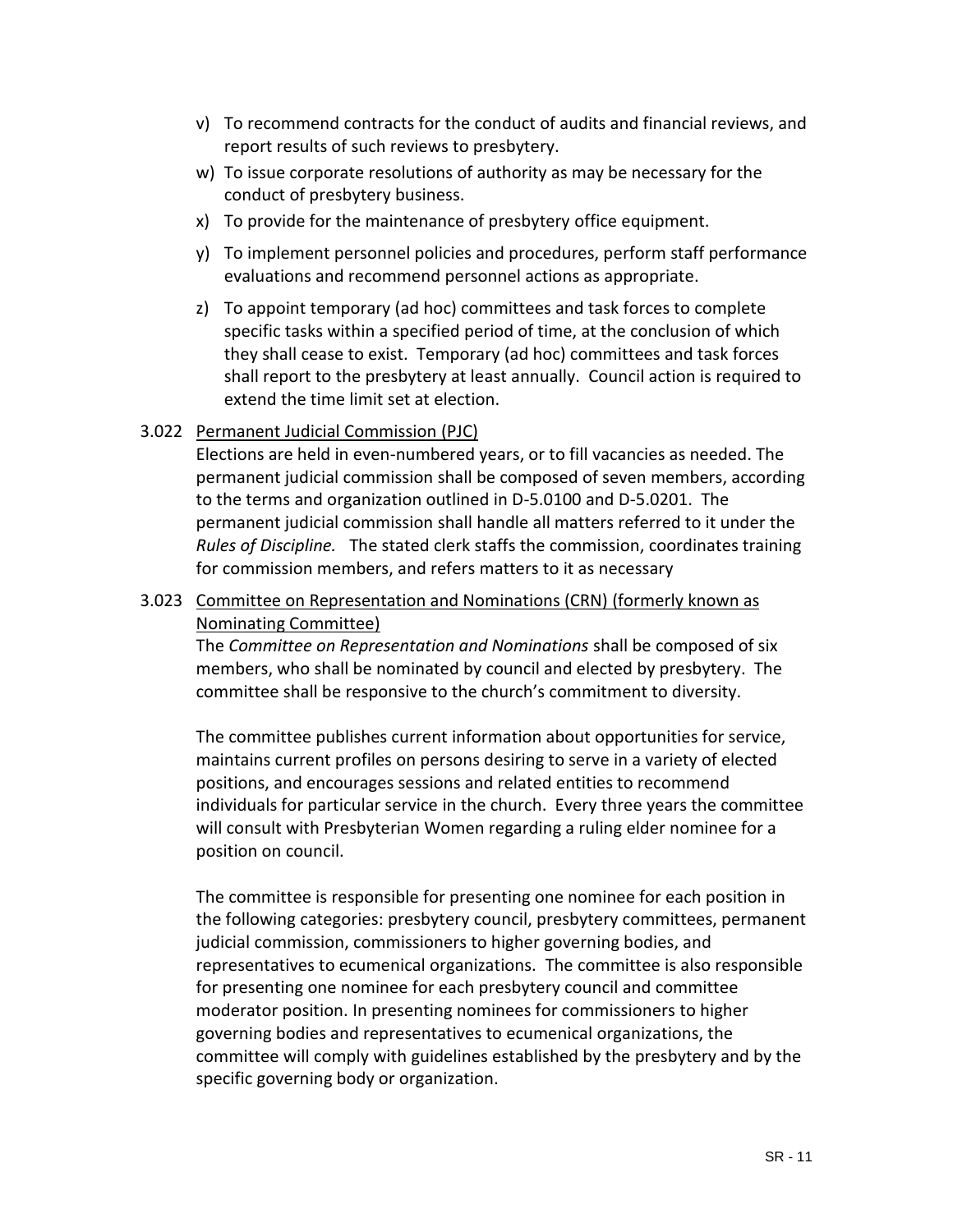## 3.024 Committee on Ministry (COM)

The committee on ministry shall be composed of twelve members, with as nearly as possible an equal number of ministers of the Word and Sacrament and ruling elders, as directed by the presbytery.

The committee on ministry shall perform those duties assigned in the *Book of Order* (G-3.0307), including authority to perform those functions delegated to it by the presbytery. All actions carried out by the committee as a result of delegated authority shall be reported to the presbytery at its next regular meeting. (G-3.0307)

The committee on ministry is authorized to approve and present calls for service for ministers of the Word and Sacrament, to approve the examination of ministers of the Word and Sacrament transferring from other presbyteries, to dissolve the pastoral relationship in cases where the congregation and pastor concur, to grant permission to labor within or outside the bounds of presbytery, and to dismiss ministers of the Word and Sacrament to other presbyteries, with the provision that all such actions be reported to the next stated meeting of presbytery. The committee also may appoint administrative commissions for ordination and installation of ministers of the Word and Sacrament and commissioning and installing of commissioned ruling elders. The committee also reviews and recommends policies affecting calls and contracts for a variety of pastoral and professional services.

### 3.025 Committee on Preparation for Ministry (CPM)

The committee on preparation for ministry shall be composed of five members, including two minister of the Word and Sacrament and two ruling elders.

The committee on preparation for ministry shall be responsible for all aspects of the care and oversight of inquirers and candidates, including authority to dismiss candidates, enroll inquirers, and certify candidates as ready for examination for ordination, with the provision that all such actions be reported to the next stated meeting of the presbytery (G-2.0605**)**. The committee nominates readers (and alternates) from its own body for the Presbyteries' Cooperative Committee examinations (G-2.0607d). All actions carried out by the committee as a result of delegated authority shall be reported to the presbytery at its next regular meeting. (G-3.0307)

The committee on preparation for ministry also shall administer a commissioned ruling elder educational program. Upon completion of basic courses, the committee shall certify to presbytery persons ready to be commissioned as commissioned ruling elders (G-2.1001 & G-2.1002).

## 3.026 Budget, Finance and Stewardship Committee (B,F&S)

The budget**,** finance and stewardship committee shall be composed of five atlarge members: The committee will develop and administer the mission and administrative budgets in consultation with appropriate committees and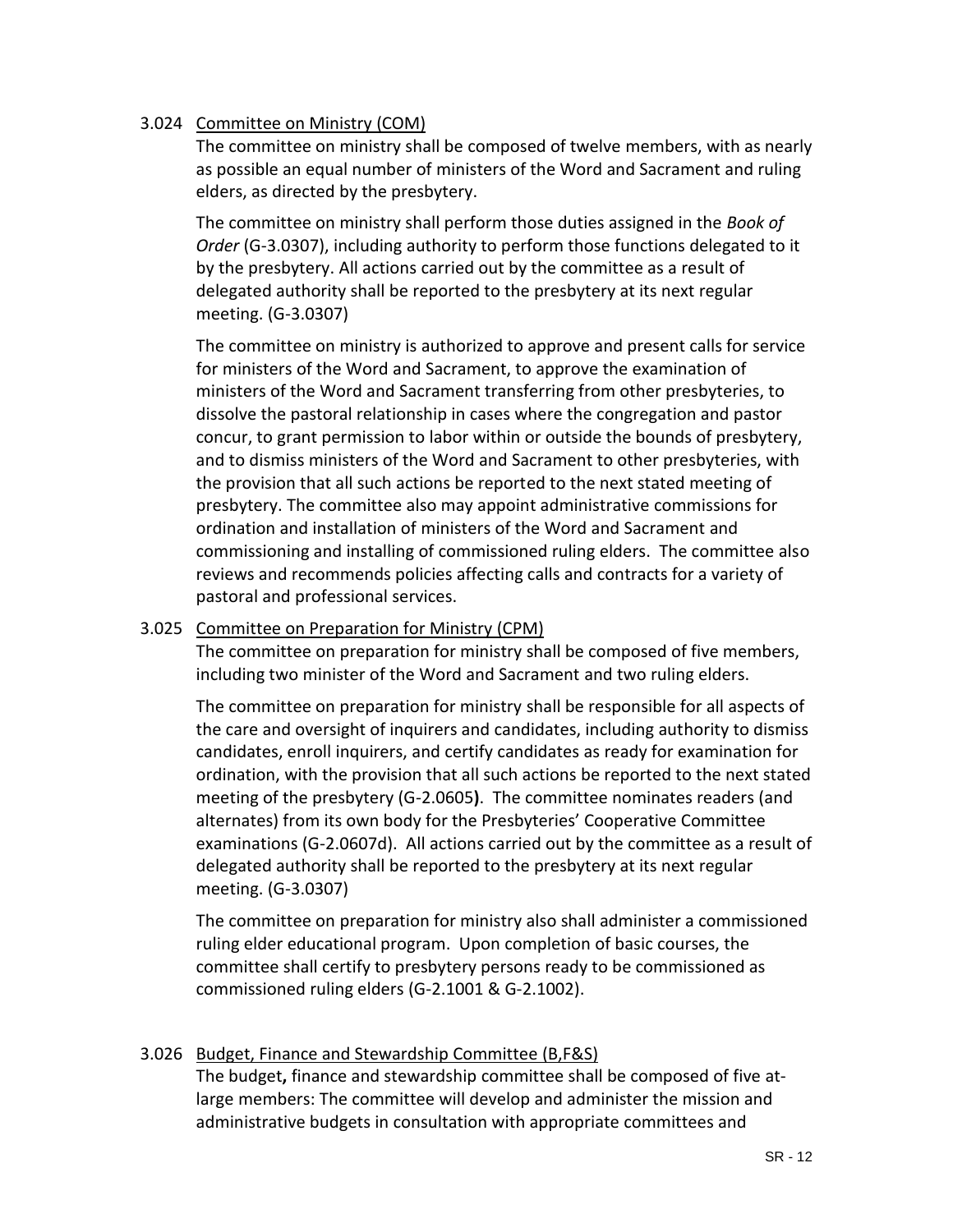structures of the presbytery and presents budgets for council review and presbytery approval. The committee recommends budget revisions as necessary and oversees financial operations of the presbytery. The committee also reviews financial statements and selected transactions, advises council and presbytery on financial matters, and recommends policies as needed. The committee is also responsible for developing and implementing a comprehensive strategy for mission support and assisting congregations in developing stewardship goals.

## 3.027 Retreats, Outdoor Ministry, Camping, Conference and Service Committee (R.O.C.C.S.)

The committee shall be composed of up to ten at-large members. The primary focus of the committee is to provide and promote camp and conference opportunities**,** and support youth ministry and encourage participation in PCUSA and presbytery youth activities.

The committee exists to provide and promote opportunities and programs for sharing the Good News of Jesus Christ through camps, conferences and faithbuilding experiences located at the presbytery camps whenever feasible and elsewhere when weather precludes such use. The committee is responsible for securing counselors and providing counselor training and orientation, providing support for camp program staff during the camping season, and supervising camp operations. Employment practices are coordinated with the presbytery's personnel committee; bookkeeping and accounting functions are coordinated with the presbytery treasurer and with the presbytery office. Subcommittees appointed by the committee to facilitate specific functions, each composed of at least two members whenever possible in separate classes, the function of which may include: coordinate maintenance of camp facilities and meet local needs of the camp locations, secure, train and supervise staffing, and coordinate administrative matters. Both in facilities and programming, the committee adheres to the standards of the Presbyterian Church Camps and Conference Association.

In addition to providing camp opportunities, this committee will promote and facilitate the annual Sr. High Retreat and Triennium and other Presbytery wide youth activities.

### 3.029 Evangelism, Church and Leader Development Committee (ECLD)

The Evangelism, Church and Leader Development Committee shall be composed of six at-large members. The committee solicits gifts from churches, institutions and individuals to be designated for church development, redevelopment and revitalization. The committee provides training and related services to churches and pastors.

### <span id="page-12-0"></span>**3.03 Temporary Committees & Task Forces**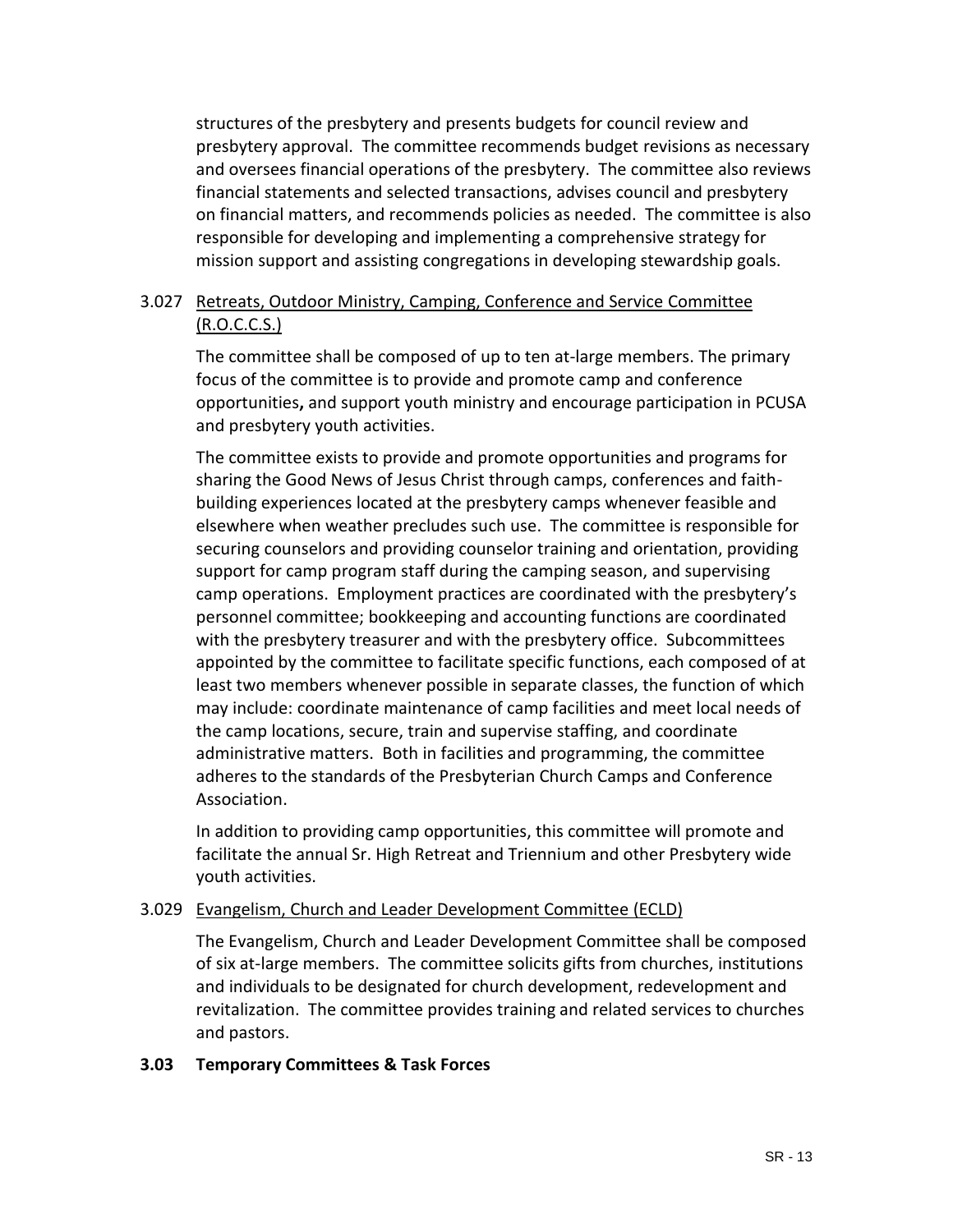- 3.031 The presbytery moderator may appoint temporary committees, as needed, for the duration of a presbytery meeting. Such committees shall report before adjournment of the meeting at which they are appointed.
- 3.032 Presbytery, and Council on behalf of Presbytery, may appoint temporary (ad hoc) committees and task forces to complete specific tasks within a specified period of time, at the conclusion of which they shall cease to exist. Temporary (ad hoc) committees and task forces shall report to the presbytery at least annually. Presbytery or Council action is required to extend the time limit set at election.
- 3.033 Presbytery committees may appoint task forces as needed to complete specific tasks. Unless otherwise provided for in the budget, expenses for temporary committees and task forces are charged to the appointing body.

### <span id="page-13-0"></span>**3.04 Investigating Committees & Committees of Counsel**

3.041 The moderator of presbytery appoints investigating committees and committees of counsel in consultation with the stated clerk and in accordance with requirements of the *Rules of Discipline* (D-10.0200); and reports appointments to the next stated meeting of presbytery.

## <span id="page-13-1"></span>**3.05 Conflicts of Interest**

3.051 Mindful of potential conflicts of interest, committee and commission members may speak but are to refrain from voting on matters affecting them or the churches or enterprises with which they are connected. Committee and commission members will not receive remuneration beyond reimbursement of expenses for duties performed in connection with their service for the unit or agency.

## <span id="page-13-2"></span>**3.06 Resignation from Office**

- 3.061 Any person who is or becomes unable to perform the duties of office shall submit a resignation to the stated clerk, who shall present the resignation to presbytery at its next stated meeting.
- 3.062 Members of presbytery agencies or units who move outside the bounds of the presbytery will be considered to have resigned from any office held (effective the date of such move) unless the person presents to the stated clerk reasons for remaining in office. Upon receipt of such a statement, the stated clerk will present it to the next meeting of the council for its consideration and recommendation to presbytery.
- 3.063 It is the responsibility of all agencies or units of the presbytery to encourage full participation of their members. A non-functioning member of any agency/unit of the presbytery (except the permanent judicial commission) may be replaced by another member elected by the presbytery (or temporarily appointed by the moderator of presbytery) at the request of the agency. Requests for such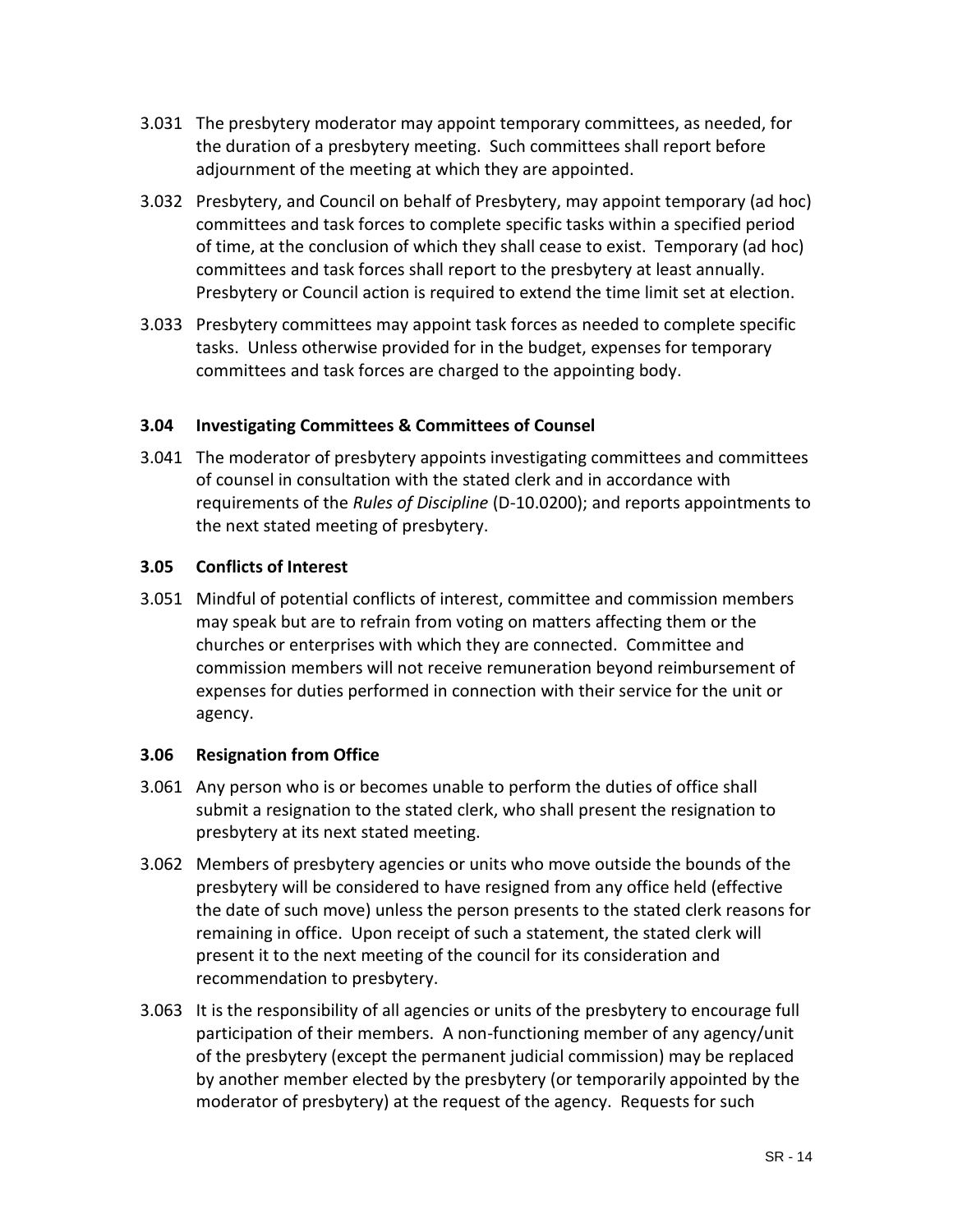replacements shall give details of non-participation, i.e. number of unexcused absences, etc. Before appointing a temporary replacement, the moderator shall consult with the vice moderator and with the presbytery's nominating committee. Appointment of a temporary replacement shall be reported to council and presbytery.

## <span id="page-14-0"></span>**ARTICLE IV RELATED ENTITIES**

## <span id="page-14-1"></span>**4.01 Welsh Memorial Scholarship Committee**

The Welsh Memorial scholarship committee is composed of three persons elected by the presbytery: one member from Saratoga, one from Encampment, and one from the presbytery at large. Terms are for three years and members can be reelected to serve a maximum of two consecutive terms. The committee awards scholarships annually to students from Encampment and Saratoga according to the terms of the Welsh Memorial endowment fund. The committee determines the number of scholarships to be awarded and the amount of each scholarship.

## <span id="page-14-2"></span>**4.02 Presbyterian Women in the Presbytery of Wyoming**

The primary focus of Presbyterian Women in the Presbytery of Wyoming is to provide support and network for Presbyterian women in congregations and relates to the synod and national organizations. The organization keeps presbytery and its churches informed of the work of Presbyterian Women across the denomination and around the world. PW offers excellent study resources and leadership training opportunities. From time to time, PW may recommend to the nominating committee individuals qualified for service on presbytery continuing committees, as well as in the larger church.

### <span id="page-14-3"></span>**4.03 Wyoming Interfaith Network (WIN)**

The Wyoming Interfaith Network (WIN) fosters ecumenical ministry within the State of Wyoming. One representative is designated by Council to serve on the WIN board for a two year term. The Wyoming Interfaith Network supports a variety of ministries and coordinates chaplain services in state correctional facilities. WIN encourages socially responsible legislation.

### <span id="page-14-4"></span>**ARTICLE V PRESBYTERY STAFF**

5.01 Presbytery employs a general presbyter and other staff deemed necessary in order to fulfill its mission. Policies governing employment and position descriptions are contained in personnel section of the presbytery manual.

### <span id="page-14-5"></span>**ARTICLE VI SUSPENSION AND REVISION OF MANUAL**

6.01 In accordance with the *Form of Government* (G-3.0106) and in order for the Presbytery of Wyoming to have a basis for administrative procedures and understandings by which it functions, this manual of administrative operations is approved for use.